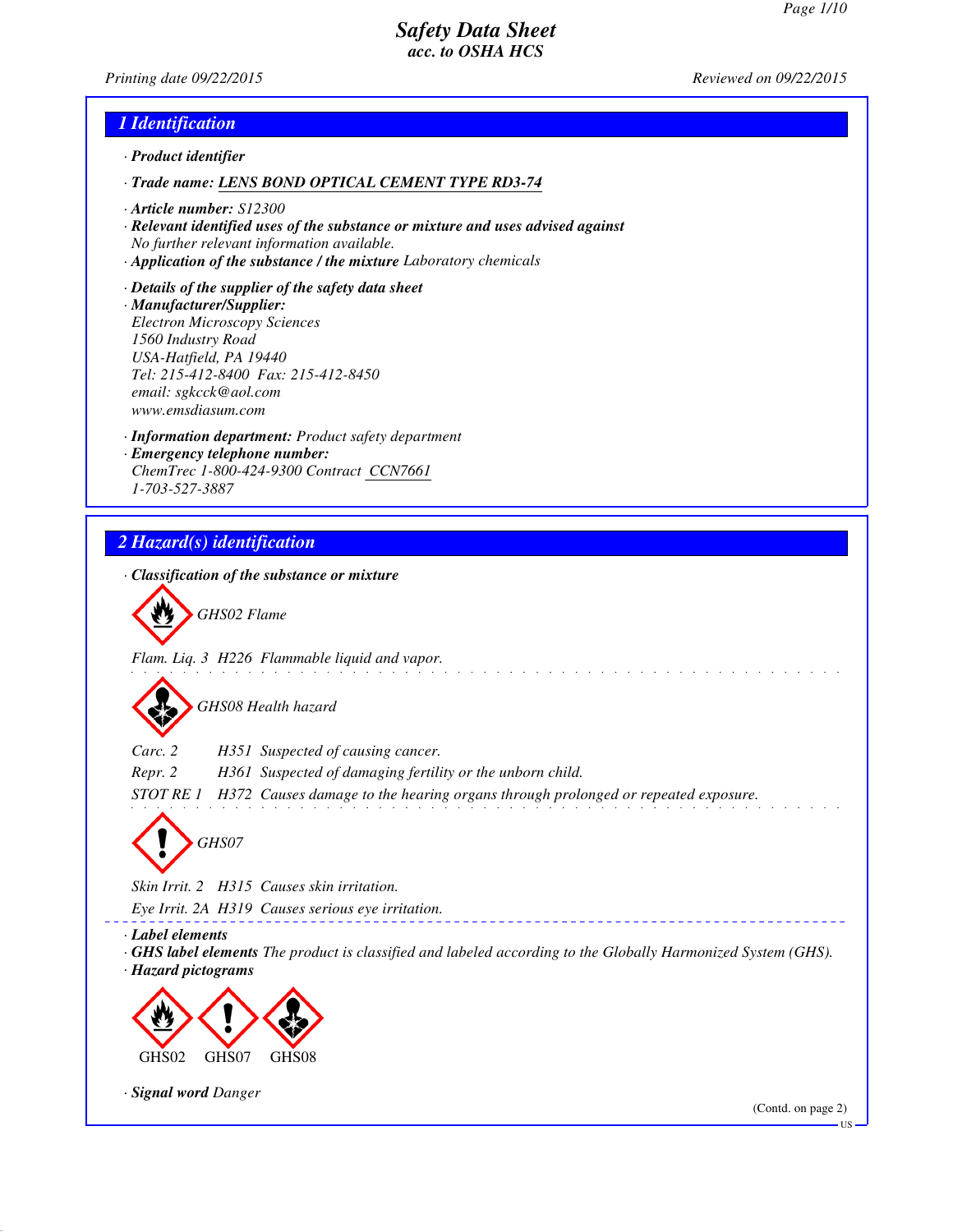*Printing date 09/22/2015 Reviewed on 09/22/2015*

## *Trade name: LENS BOND OPTICAL CEMENT TYPE RD3-74*

|                                                                                                                | (Contd. of page 1) |
|----------------------------------------------------------------------------------------------------------------|--------------------|
| · Hazard-determining components of labeling:                                                                   |                    |
| <i>STYRENE</i>                                                                                                 |                    |
| · Hazard statements                                                                                            |                    |
| Flammable liquid and vapor.                                                                                    |                    |
| Causes skin irritation.                                                                                        |                    |
| Causes serious eye irritation.                                                                                 |                    |
| Suspected of causing cancer.                                                                                   |                    |
| Suspected of damaging fertility or the unborn child.                                                           |                    |
| Causes damage to the hearing organs through prolonged or repeated exposure.                                    |                    |
| · Precautionary statements                                                                                     |                    |
| Keep away from heat/sparks/open flames/hot surfaces. - No smoking.                                             |                    |
| Use explosion-proof electrical/ventilating/lighting/equipment.                                                 |                    |
| Do not breathe dust/fume/gas/mist/vapors/spray.                                                                |                    |
| Wear protective gloves / eye protection / face protection.                                                     |                    |
| Wear protective gloves.                                                                                        |                    |
| Wear eye protection / face protection.                                                                         |                    |
| Ground/bond container and receiving equipment.                                                                 |                    |
| Keep container tightly closed.                                                                                 |                    |
| Use only non-sparking tools.                                                                                   |                    |
| Take precautionary measures against static discharge.                                                          |                    |
| Wash thoroughly after handling.                                                                                |                    |
| Do not eat, drink or smoke when using this product.                                                            |                    |
| Obtain special instructions before use.                                                                        |                    |
| Do not handle until all safety precautions have been read and understood.                                      |                    |
| IF ON SKIN (or hair): Remove/Take off immediately all contaminated clothing. Rinse skin with water/shower.     |                    |
| If in eyes: Rinse cautiously with water for several minutes. Remove contact lenses, if present and easy to do. |                    |
| Continue rinsing.                                                                                              |                    |
| Specific treatment (see on this label).                                                                        |                    |
| IF exposed or concerned: Get medical advice/attention.                                                         |                    |
| If skin irritation occurs: Get medical advice/attention.                                                       |                    |
| If eye irritation persists: Get medical advice/attention.                                                      |                    |
| Get medical advice/attention if you feel unwell.                                                               |                    |
| In case of fire: Use for extinction: CO2, powder or water spray.                                               |                    |
| Take off contaminated clothing and wash it before reuse.                                                       |                    |
| Store locked up.                                                                                               |                    |
| Store in a well-ventilated place. Keep cool.                                                                   |                    |
| Dispose of contents/container in accordance with local/regional/national/international regulations.            |                    |
| · Classification system:                                                                                       |                    |
| $\cdot$ NFPA ratings (scale $0 - 4$ )                                                                          |                    |
|                                                                                                                |                    |
| $Health = 3$                                                                                                   |                    |
| $Fire = 2$                                                                                                     |                    |
| $Reactivity = 0$                                                                                               |                    |
| $\cdot$ HMIS-ratings (scale $0 - 4$ )                                                                          |                    |
| <b>HEALTH</b><br> *3 <br>$Health = *3$                                                                         |                    |
| $\overline{2}$<br>$Fire = 2$<br><b>FIRE</b>                                                                    |                    |
| $Reactivity = 0$<br>REACTIVITY <sup>0</sup>                                                                    |                    |
|                                                                                                                |                    |
| $\cdot$ Other hazards                                                                                          |                    |
| · Results of PBT and vPvB assessment                                                                           |                    |
| · <b>PBT</b> : Not applicable.                                                                                 |                    |

(Contd. on page 3)

US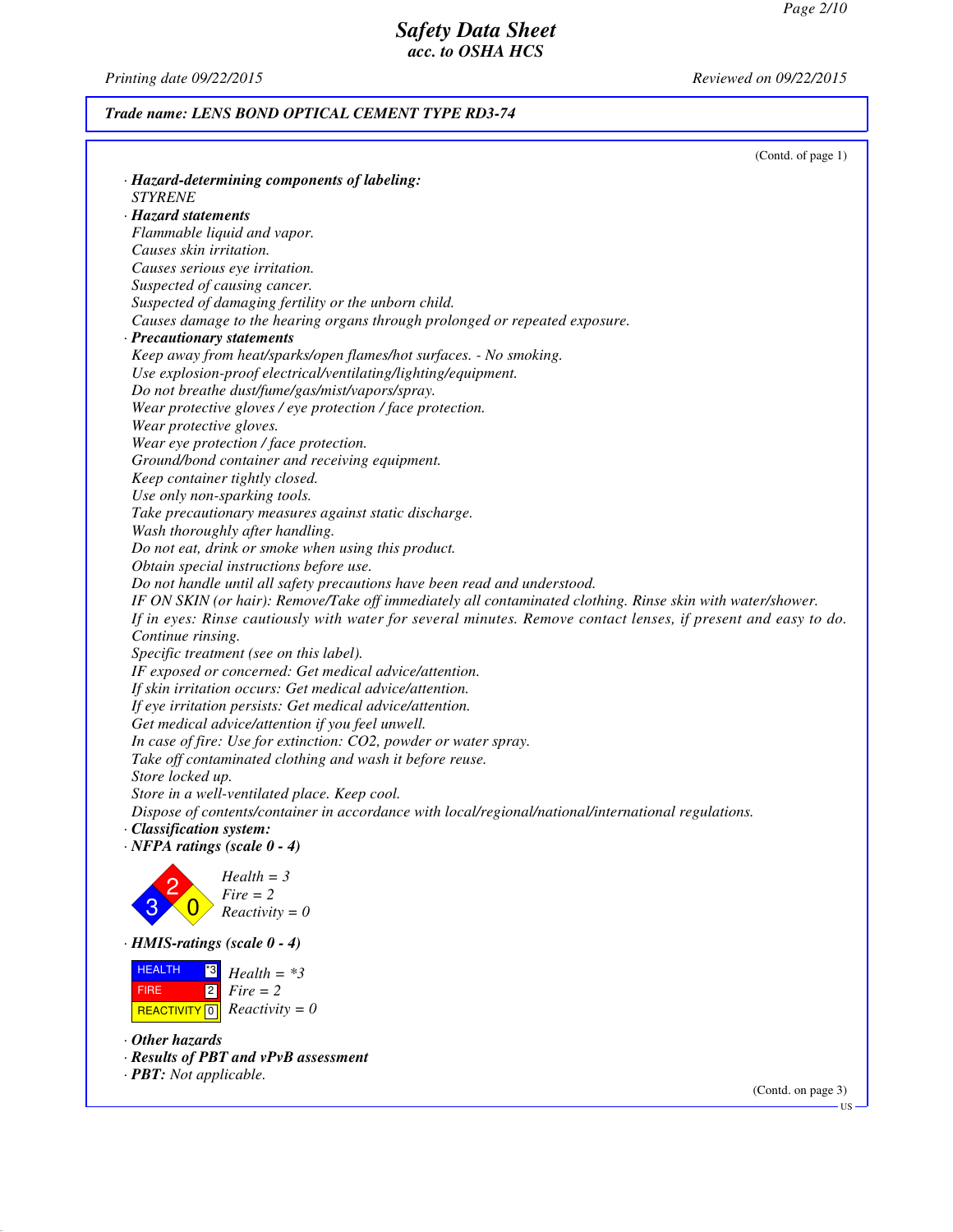*Printing date 09/22/2015 Reviewed on 09/22/2015*

#### *Trade name: LENS BOND OPTICAL CEMENT TYPE RD3-74*

(Contd. of page 2)

*· vPvB: Not applicable.*

### *3 Composition/information on ingredients*

*· Chemical characterization: Mixtures*

*· Description: Mixture of the substances listed below with nonhazardous additions.*

*· Dangerous components:*

*100-42-5 STYRENE 25-50%*

## *4 First-aid measures*

- *· Description of first aid measures*
- *· General information:*

*Symptoms of poisoning may even occur after several hours; therefore medical observation for at least 48 hours after the accident.*

- *· After inhalation: In case of unconsciousness place patient stably in side position for transportation.*
- *· After skin contact: Immediately wash with water and soap and rinse thoroughly.*
- *· After eye contact:*
- *Rinse opened eye for several minutes under running water. If symptoms persist, consult a doctor.*
- *· After swallowing: If symptoms persist consult doctor.*
- *· Information for doctor:*
- *· Most important symptoms and effects, both acute and delayed No further relevant information available.*
- *· Indication of any immediate medical attention and special treatment needed*
- *No further relevant information available.*

### *5 Fire-fighting measures*

- *· Extinguishing media*
- *· Suitable extinguishing agents: CO2, sand, extinguishing powder. Do not use water.*
- *· For safety reasons unsuitable extinguishing agents: Water with full jet*
- *· Special hazards arising from the substance or mixture No further relevant information available.*
- *· Advice for firefighters*
- *· Protective equipment: No special measures required.*

### *6 Accidental release measures*

- *· Personal precautions, protective equipment and emergency procedures Wear protective equipment. Keep unprotected persons away.*
- *· Environmental precautions: Do not allow to enter sewers/ surface or ground water.*

*· Methods and material for containment and cleaning up:*

*Absorb with liquid-binding material (sand, diatomite, acid binders, universal binders, sawdust). Dispose contaminated material as waste according to item 13. Ensure adequate ventilation.*

*Do not flush with water or aqueous cleansing agents*

*· Reference to other sections*

*See Section 7 for information on safe handling.*

*See Section 8 for information on personal protection equipment.*

(Contd. on page 4)

**HS**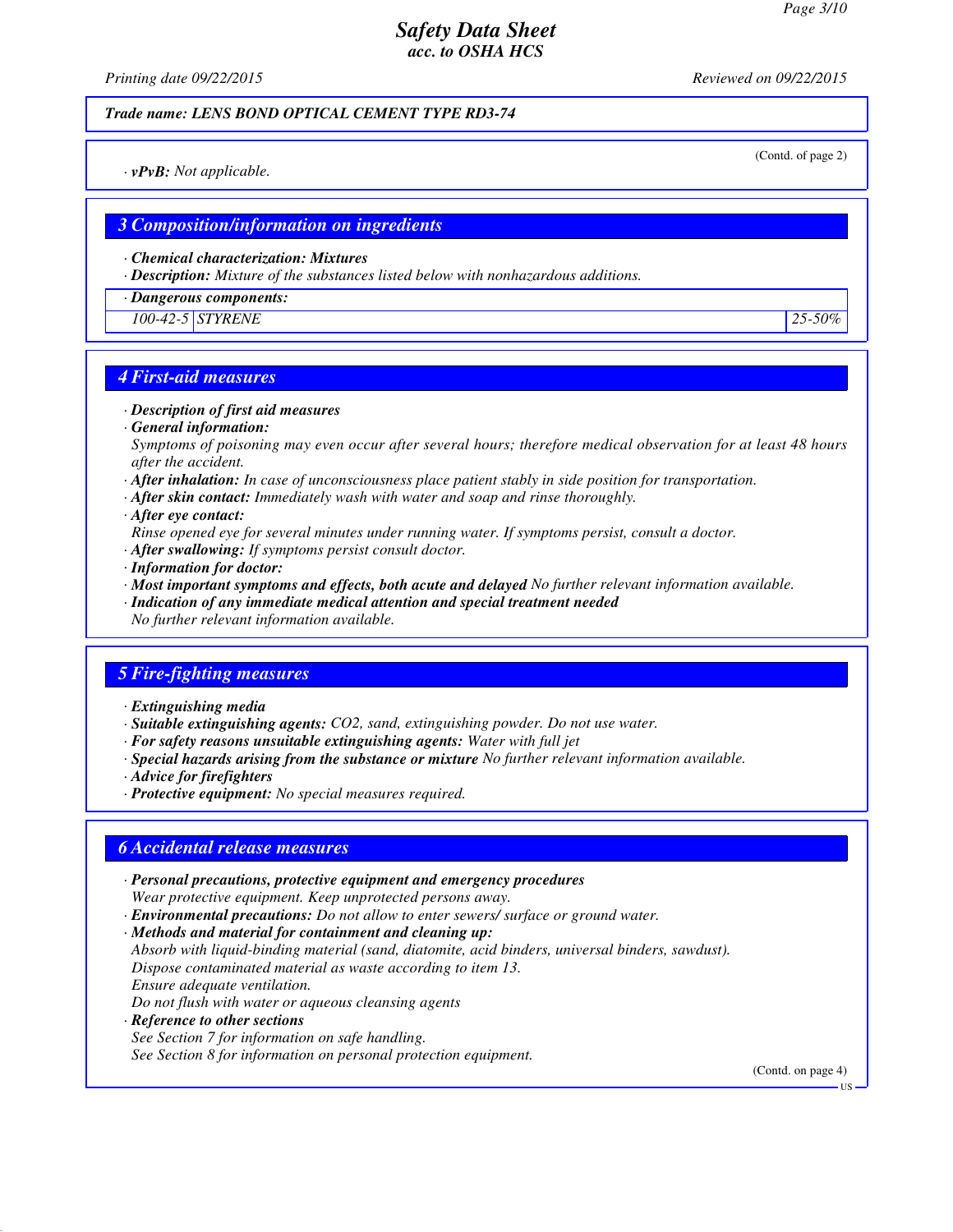*Printing date 09/22/2015 Reviewed on 09/22/2015*

#### *Trade name: LENS BOND OPTICAL CEMENT TYPE RD3-74*

(Contd. of page 3)

*See Section 13 for disposal information.*

### *7 Handling and storage*

*· Handling:*

- *· Precautions for safe handling Ensure good ventilation/exhaustion at the workplace. Open and handle receptacle with care. Prevent formation of aerosols. · Information about protection against explosions and fires:*
- *Keep ignition sources away Do not smoke. Protect from heat. Protect against electrostatic charges. Keep respiratory protective device available.*
- *· Conditions for safe storage, including any incompatibilities*
- *· Storage:*
- *· Requirements to be met by storerooms and receptacles: No special requirements.*
- *· Information about storage in one common storage facility: Not required.*
- *· Further information about storage conditions:*
- *Keep receptacle tightly sealed. Protect from heat and direct sunlight. · Specific end use(s) No further relevant information available.*

#### *8 Exposure controls/personal protection*

*· Additional information about design of technical systems: No further data; see item 7.*

*· Control parameters*

*· Components with limit values that require monitoring at the workplace:*

#### *100-42-5 STYRENE*

- *PEL Long-term value: 100 ppm Ceiling limit value: 200; 600\* ppm \*5-min peak in any 3 hrs*
- *REL Short-term value: 425 mg/m³, 100 ppm Long-term value: 215 mg/m³, 50 ppm*
- *TLV Short-term value: 170 mg/m³, 40 ppm Long-term value: 85 mg/m³, 20 ppm BEI*

#### *· Ingredients with biological limit values:*

*100-42-5 STYRENE*

*BEI 400 mg/g creatinine Medium: urine Time: end of shift Parameter: Mandelic acid plus phenylglyoxylic acid (nonspecific) 0.2 mg/L Medium: venous blood*

*Time: end of shift Parameter: Styrene (semi-quantitative)*

*· Additional information: The lists that were valid during the creation were used as basis.*

(Contd. on page 5)

US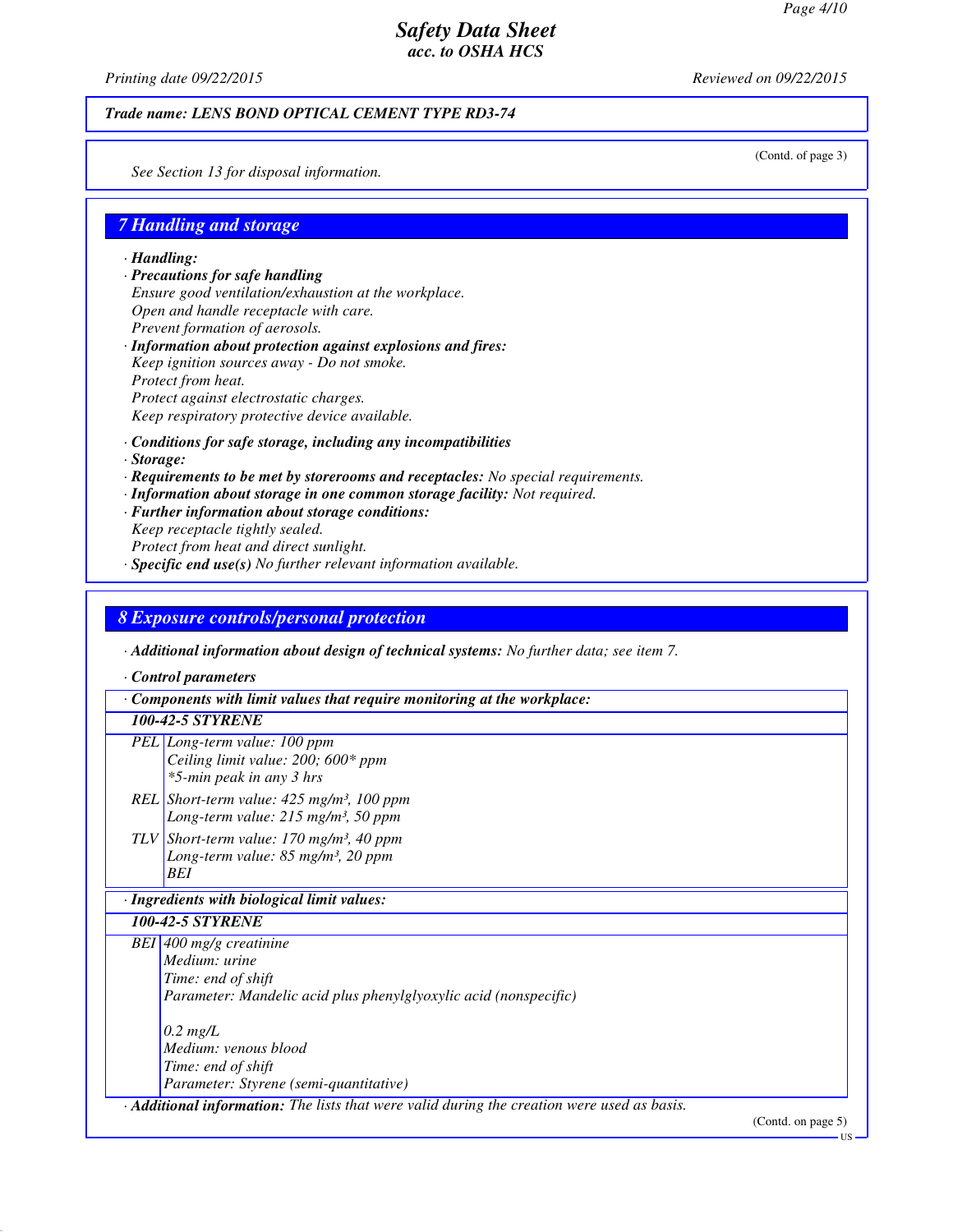*Printing date 09/22/2015 Reviewed on 09/22/2015*

*· Exposure controls*

#### *Trade name: LENS BOND OPTICAL CEMENT TYPE RD3-74*

(Contd. of page 4)

US

- *· Personal protective equipment: · General protective and hygienic measures: Keep away from foodstuffs, beverages and feed. Immediately remove all soiled and contaminated clothing. Wash hands before breaks and at the end of work. Store protective clothing separately. Avoid contact with the eyes and skin.*
- *· Breathing equipment:*

*In case of brief exposure or low pollution use respiratory filter device. In case of intensive or longer exposure use respiratory protective device that is independent of circulating air.*

*· Protection of hands:*



*Protective gloves*

*The glove material has to be impermeable and resistant to the product/ the substance/ the preparation. Due to missing tests no recommendation to the glove material can be given for the product/ the preparation/ the chemical mixture.*

*Selection of the glove material on consideration of the penetration times, rates of diffusion and the degradation · Material of gloves*

*The selection of the suitable gloves does not only depend on the material, but also on further marks of quality and varies from manufacturer to manufacturer. As the product is a preparation of several substances, the resistance of the glove material can not be calculated in advance and has therefore to be checked prior to the application.*

*· Penetration time of glove material*

*The exact break through time has to be found out by the manufacturer of the protective gloves and has to be observed.*

*· Eye protection:*



*Tightly sealed goggles*

| · Information on basic physical and chemical properties<br><b>General Information</b> |                 |  |
|---------------------------------------------------------------------------------------|-----------------|--|
| $\cdot$ Appearance:<br>Form:                                                          | Liquid          |  |
| Color:                                                                                | Amber colored   |  |
| $\cdot$ Odor:                                                                         | Sweetish        |  |
| Odour threshold:                                                                      | Not determined. |  |
| $\cdot$ pH-value:                                                                     | Not determined. |  |
| $\cdot$ Change in condition                                                           |                 |  |
| <b>Melting point/Melting range:</b>                                                   | Undetermined.   |  |
| <b>Boiling point/Boiling range:</b>                                                   | 150 °C (302 °F) |  |
| · Flash point:                                                                        | 50 °C (122 °F)  |  |
| · Flammability (solid, gaseous):                                                      | Not flammable.  |  |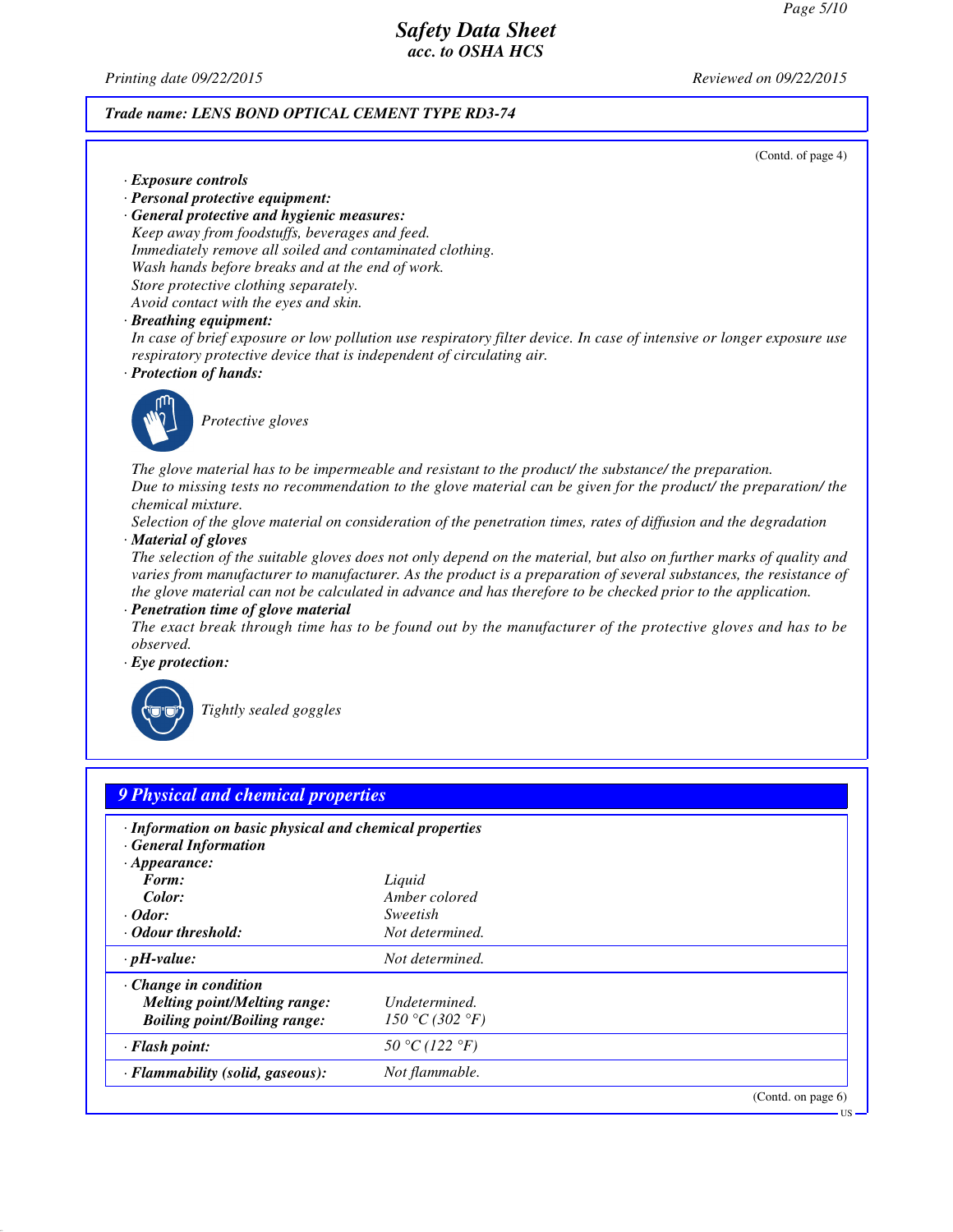*Printing date 09/22/2015 Reviewed on 09/22/2015*

#### *Trade name: LENS BOND OPTICAL CEMENT TYPE RD3-74*

|                                                            | (Contd. of page 5)                                                                            |
|------------------------------------------------------------|-----------------------------------------------------------------------------------------------|
| · Ignition temperature:                                    | 480 °C (896 °F)                                                                               |
| $\cdot$ Decomposition temperature:                         | Not determined.                                                                               |
| $\cdot$ Auto igniting:                                     | Product is not selfigniting.                                                                  |
| · Danger of explosion:                                     | Product is not explosive. However, formation of explosive air/vapor<br>mixtures are possible. |
| $\cdot$ Explosion limits:                                  |                                                                                               |
| Lower:                                                     | 1.2 Vol $\%$                                                                                  |
| <b>Upper:</b>                                              | 8.9 Vol %                                                                                     |
| $\cdot$ Vapor pressure at 20 °C (68 °F):                   | $6$ hPa $(5$ mm Hg)                                                                           |
| $\cdot$ Density at 20 °C (68 °F):                          | $1.09$ g/cm <sup>3</sup> (9.096 lbs/gal)                                                      |
| $\cdot$ Relative density                                   | Not determined.                                                                               |
| · Vapour density                                           | Not determined.                                                                               |
| $\cdot$ Evaporation rate                                   | Not determined.                                                                               |
| · Solubility in / Miscibility with                         |                                                                                               |
| Water:                                                     | Not miscible or difficult to mix.                                                             |
| · Partition coefficient (n-octanol/water): Not determined. |                                                                                               |
| $\cdot$ Viscosity:                                         |                                                                                               |
| Dynamic:                                                   | Not determined.                                                                               |
| Kinematic:                                                 | Not determined.                                                                               |
| · Solvent content:                                         |                                                                                               |
| <b>Organic solvents:</b>                                   | $40.0\%$                                                                                      |
| <b>VOC</b> content:                                        | $40.0 \%$                                                                                     |
|                                                            | 436.0 g/l / 3.64 lb/gl                                                                        |
| $\cdot$ Other information                                  | No further relevant information available.                                                    |

## *10 Stability and reactivity*

- *· Reactivity*
- *· Chemical stability*
- *· Thermal decomposition / conditions to be avoided: No decomposition if used according to specifications.*
- *· Possibility of hazardous reactions No dangerous reactions known.*
- *· Conditions to avoid No further relevant information available.*
- *· Incompatible materials: No further relevant information available.*
- *· Hazardous decomposition products: No dangerous decomposition products known.*

## *11 Toxicological information*

*· Information on toxicological effects*

*· Acute toxicity:*

*· LD/LC50 values that are relevant for classification:*

*100-42-5 STYRENE*

| Oral | LD50 | $\frac{5000}{9}$ mg/kg (rat)      |
|------|------|-----------------------------------|
|      |      | Inhalative LC50/4 h 24 mg/l (rat) |

#### *· Primary irritant effect:*

*· on the skin: Irritant to skin and mucous membranes.*

(Contd. on page 7)

US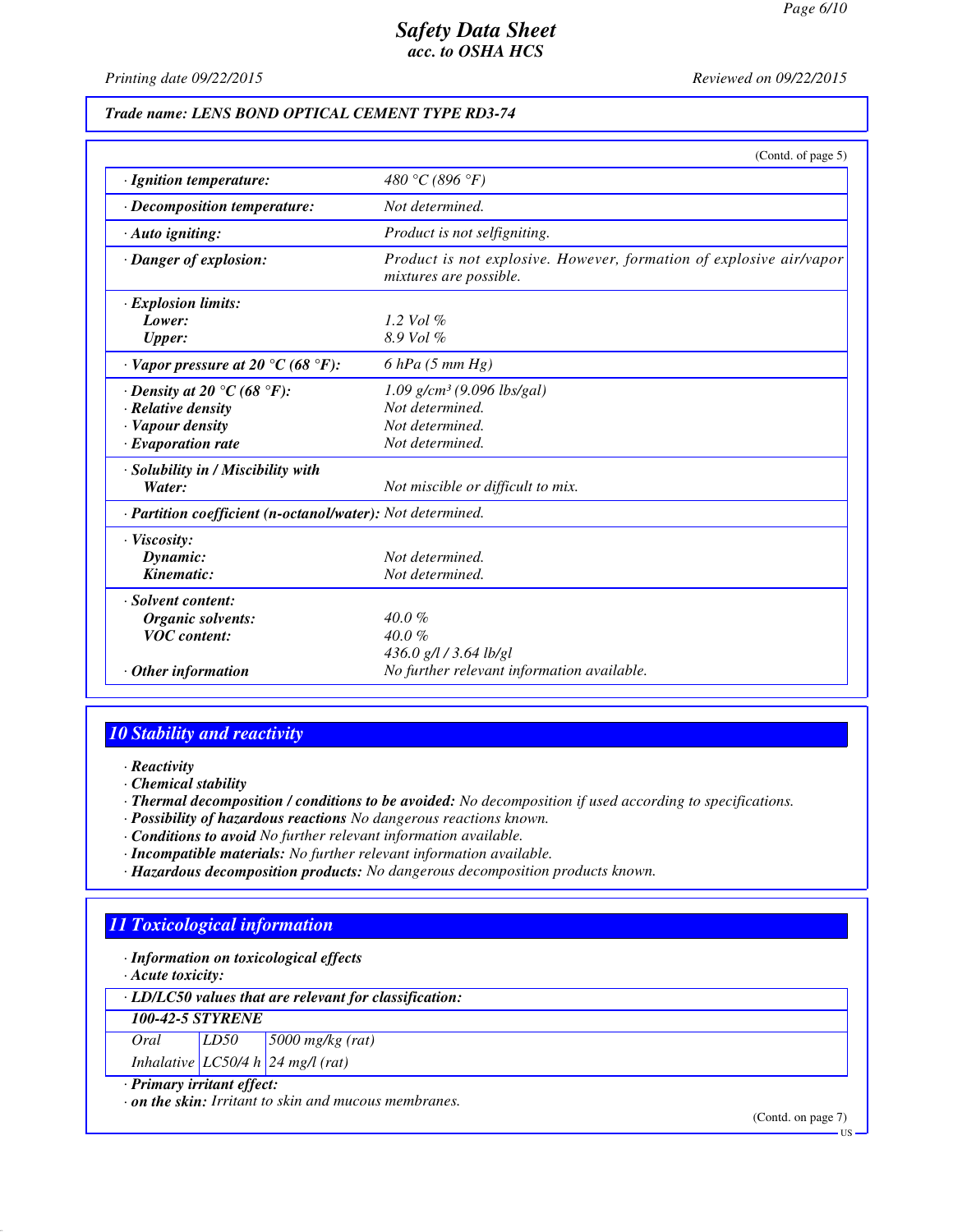(Contd. of page 6)

US

## *Safety Data Sheet acc. to OSHA HCS*

*Printing date 09/22/2015 Reviewed on 09/22/2015*

#### *Trade name: LENS BOND OPTICAL CEMENT TYPE RD3-74*

*· on the eye: Irritating effect.*

*· Sensitization: No sensitizing effects known.*

*· Additional toxicological information:*

*The product shows the following dangers according to internally approved calculation methods for preparations: Irritant*

*· Carcinogenic categories*

*· IARC (International Agency for Research on Cancer)*

*100-42-5 STYRENE 2B*

*· NTP (National Toxicology Program)*

*100-42-5 STYRENE R* 

*· OSHA-Ca (Occupational Safety Health Administration)*

*None of the ingredients is listed.*

## *12 Ecological information*

*· Toxicity*

- *· Aquatic toxicity: No further relevant information available.*
- *· Persistence and degradability No further relevant information available.*
- *· Behavior in environmental systems:*
- *· Bioaccumulative potential No further relevant information available.*
- *· Mobility in soil No further relevant information available.*
- *· Additional ecological information:*
- *· General notes:*
- *Water hazard class 2 (Self-assessment): hazardous for water*

*Do not allow product to reach ground water, water course or sewage system.*

*Danger to drinking water if even small quantities leak into the ground.*

- *· Results of PBT and vPvB assessment*
- *· PBT: Not applicable.*
- *· vPvB: Not applicable.*
- *· Other adverse effects No further relevant information available.*

## *13 Disposal considerations*

*· Waste treatment methods*

*· Recommendation:*

*Must not be disposed of together with household garbage. Do not allow product to reach sewage system.*

- *· Uncleaned packagings:*
- *· Recommendation: Disposal must be made according to official regulations.*

| · UN-Number                     |                                    |  |
|---------------------------------|------------------------------------|--|
| · DOT, ADR, IMDG, IATA          | <b>UN3269</b>                      |  |
| $\cdot$ UN proper shipping name |                                    |  |
| $\cdot$ <i>DOT</i>              | Polyester resin kit mixture        |  |
| $\cdot$ ADR                     | 3269 Polyester resin kit mixture   |  |
| $\cdot$ IMDG, IATA              | <b>POLYESTER RESIN KIT mixture</b> |  |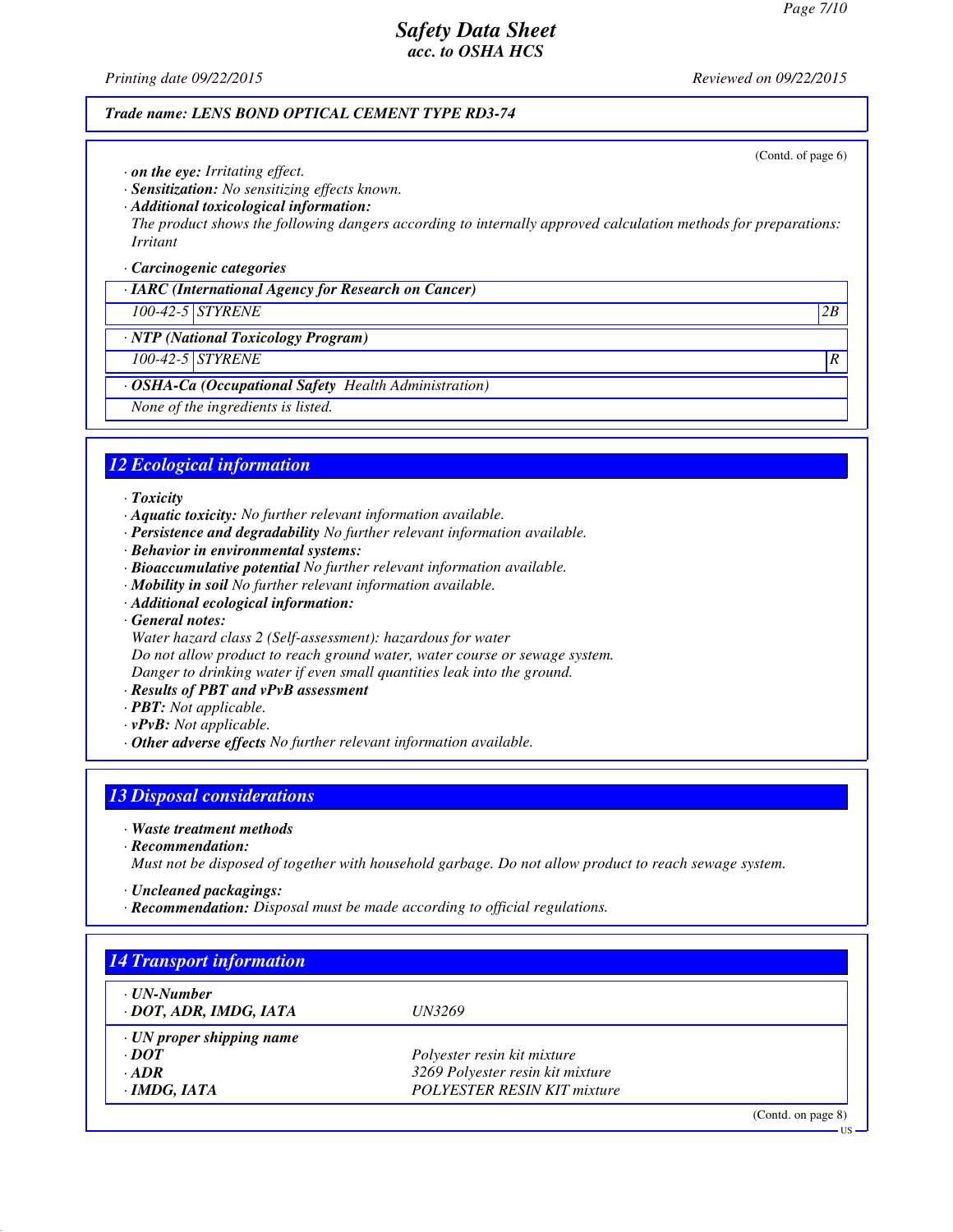*Printing date 09/22/2015 Reviewed on 09/22/2015*

*Trade name: LENS BOND OPTICAL CEMENT TYPE RD3-74*

|                                              | (Contd. of page 7)                                |
|----------------------------------------------|---------------------------------------------------|
| · Transport hazard class(es)                 |                                                   |
| $\cdot$ DOT                                  |                                                   |
|                                              |                                                   |
|                                              |                                                   |
|                                              |                                                   |
|                                              |                                                   |
| · Class                                      | 3 Flammable liquids                               |
| · Label                                      | 3                                                 |
| · ADR, IMDG, IATA                            |                                                   |
|                                              |                                                   |
|                                              |                                                   |
|                                              |                                                   |
| · Class                                      | 3 Flammable liquids                               |
| · Label                                      | 3                                                 |
|                                              |                                                   |
| · Packing group<br>· DOT, ADR, IMDG, IATA    | III                                               |
|                                              |                                                   |
| · Environmental hazards:                     |                                                   |
| · Marine pollutant:                          | No                                                |
| · Special precautions for user               | Warning: Flammable liquids                        |
| · Danger code (Kemler):                      | 39                                                |
| · EMS Number:                                | $F-E,S-D$                                         |
| · Transport in bulk according to Annex II of |                                                   |
| <b>MARPOL73/78 and the IBC Code</b>          | Not applicable.                                   |
| · Transport/Additional information:          |                                                   |
| $\cdot$ DOT                                  |                                                   |
| · Quantity limitations                       | On passenger aircraft/rail: 60 L                  |
|                                              | On cargo aircraft only: 220 L                     |
| $\cdot$ ADR                                  |                                                   |
| $\cdot$ Excepted quantities (EQ)             | Code: E0                                          |
|                                              | Not permitted as Excepted Quantity                |
| · IMDG                                       |                                                   |
| $\cdot$ Limited quantities (LQ)              | 5L                                                |
| $\cdot$ Excepted quantities (EQ)             | Code: El                                          |
|                                              | Maximum net quantity per inner packaging: 30 ml   |
|                                              | Maximum net quantity per outer packaging: 1000 ml |
| · UN "Model Regulation":                     | UN3269, Polyester resin kit mixture, 3, III       |

# *15 Regulatory information*

*· Safety, health and environmental regulations/legislation specific for the substance or mixture*

*· Sara*

*· Section 355 (extremely hazardous substances):*

*None of the ingredients is listed.*

(Contd. on page 9)

US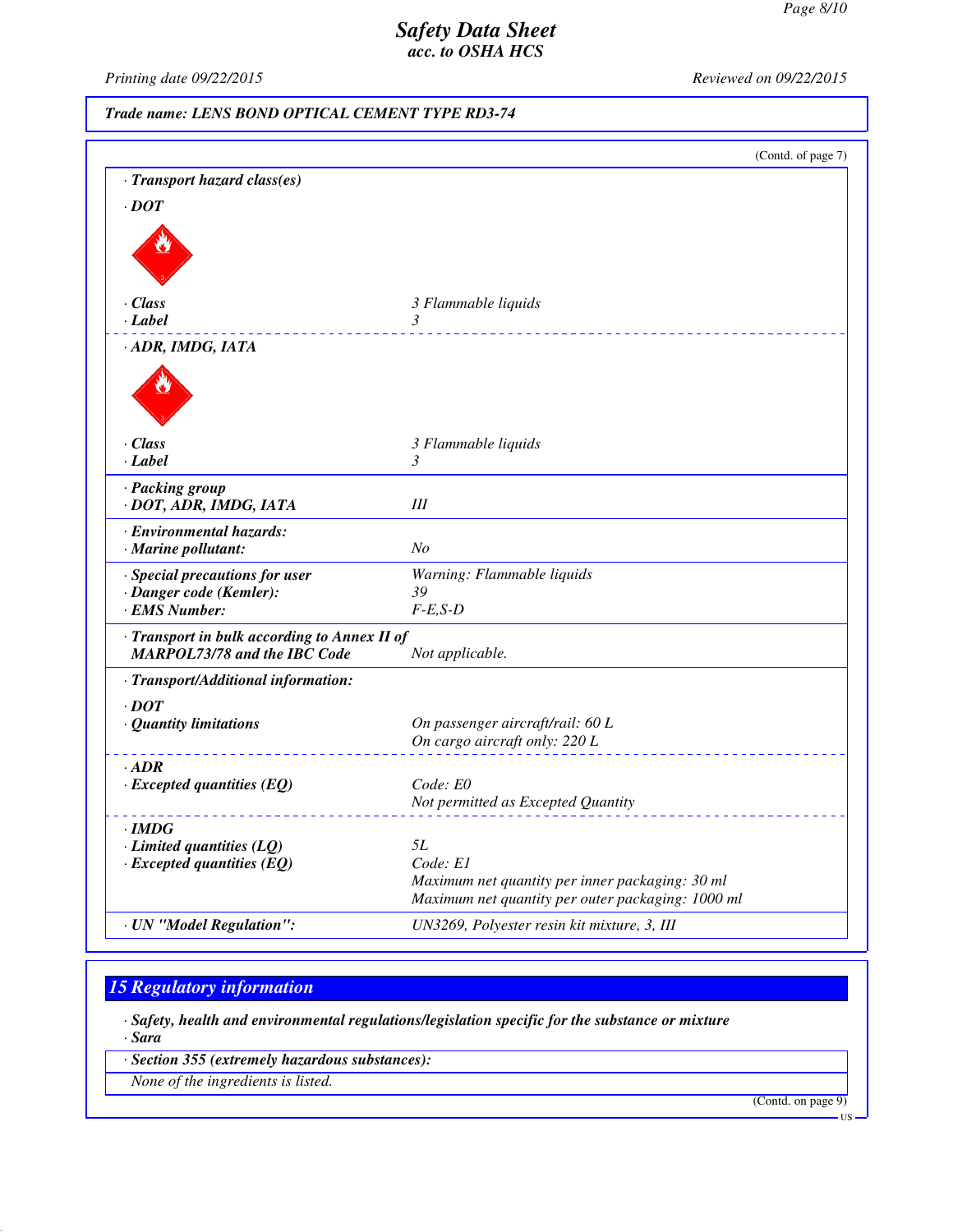*Printing date 09/22/2015 Reviewed on 09/22/2015*

### *Trade name: LENS BOND OPTICAL CEMENT TYPE RD3-74*

|                                                                                                                                                            | (Contd. of page 8) |
|------------------------------------------------------------------------------------------------------------------------------------------------------------|--------------------|
| · Section 313 (Specific toxic chemical listings):                                                                                                          |                    |
| 100-42-5 STYRENE                                                                                                                                           |                    |
| · TSCA (Toxic Substances Control Act):                                                                                                                     |                    |
| 100-42-5 STYRENE                                                                                                                                           |                    |
| $\cdot$ Proposition 65                                                                                                                                     |                    |
| Chemicals known to cause cancer:                                                                                                                           |                    |
| None of the ingredients is listed.                                                                                                                         |                    |
| · Chemicals known to cause reproductive toxicity for females:                                                                                              |                    |
| None of the ingredients is listed.                                                                                                                         |                    |
| Chemicals known to cause reproductive toxicity for males:                                                                                                  |                    |
| None of the ingredients is listed.                                                                                                                         |                    |
| · Chemicals known to cause developmental toxicity:                                                                                                         |                    |
| None of the ingredients is listed.                                                                                                                         |                    |
| Carcinogenic categories                                                                                                                                    |                    |
| · EPA (Environmental Protection Agency)                                                                                                                    |                    |
| None of the ingredients is listed.                                                                                                                         |                    |
|                                                                                                                                                            |                    |
| · TLV (Threshold Limit Value established by ACGIH)                                                                                                         |                    |
| 100-42-5 STYRENE                                                                                                                                           | A4                 |
| · NIOSH-Ca (National Institute for Occupational Safety and Health)                                                                                         |                    |
|                                                                                                                                                            |                    |
|                                                                                                                                                            |                    |
| GHS02<br>GHS07<br>GHS08                                                                                                                                    |                    |
| · Signal word Danger                                                                                                                                       |                    |
| · Hazard-determining components of labeling:                                                                                                               |                    |
| <b>STYRENE</b>                                                                                                                                             |                    |
| $\cdot$ Hazard statements                                                                                                                                  |                    |
| Flammable liquid and vapor.                                                                                                                                |                    |
| Causes skin irritation.                                                                                                                                    |                    |
| Causes serious eye irritation.                                                                                                                             |                    |
|                                                                                                                                                            |                    |
| Suspected of causing cancer.                                                                                                                               |                    |
| Suspected of damaging fertility or the unborn child.                                                                                                       |                    |
| Causes damage to the hearing organs through prolonged or repeated exposure.                                                                                |                    |
| · Precautionary statements                                                                                                                                 |                    |
|                                                                                                                                                            |                    |
|                                                                                                                                                            |                    |
| Keep away from heat/sparks/open flames/hot surfaces. - No smoking.<br>Use explosion-proof electrical/ventilating/lighting/equipment.                       |                    |
|                                                                                                                                                            |                    |
| Wear protective gloves / eye protection / face protection.                                                                                                 |                    |
| Do not breathe dust/fume/gas/mist/vapors/spray.<br>Wear protective gloves.                                                                                 |                    |
|                                                                                                                                                            |                    |
|                                                                                                                                                            |                    |
| Wear eye protection / face protection.<br>Ground/bond container and receiving equipment.<br>Keep container tightly closed.<br>Use only non-sparking tools. |                    |